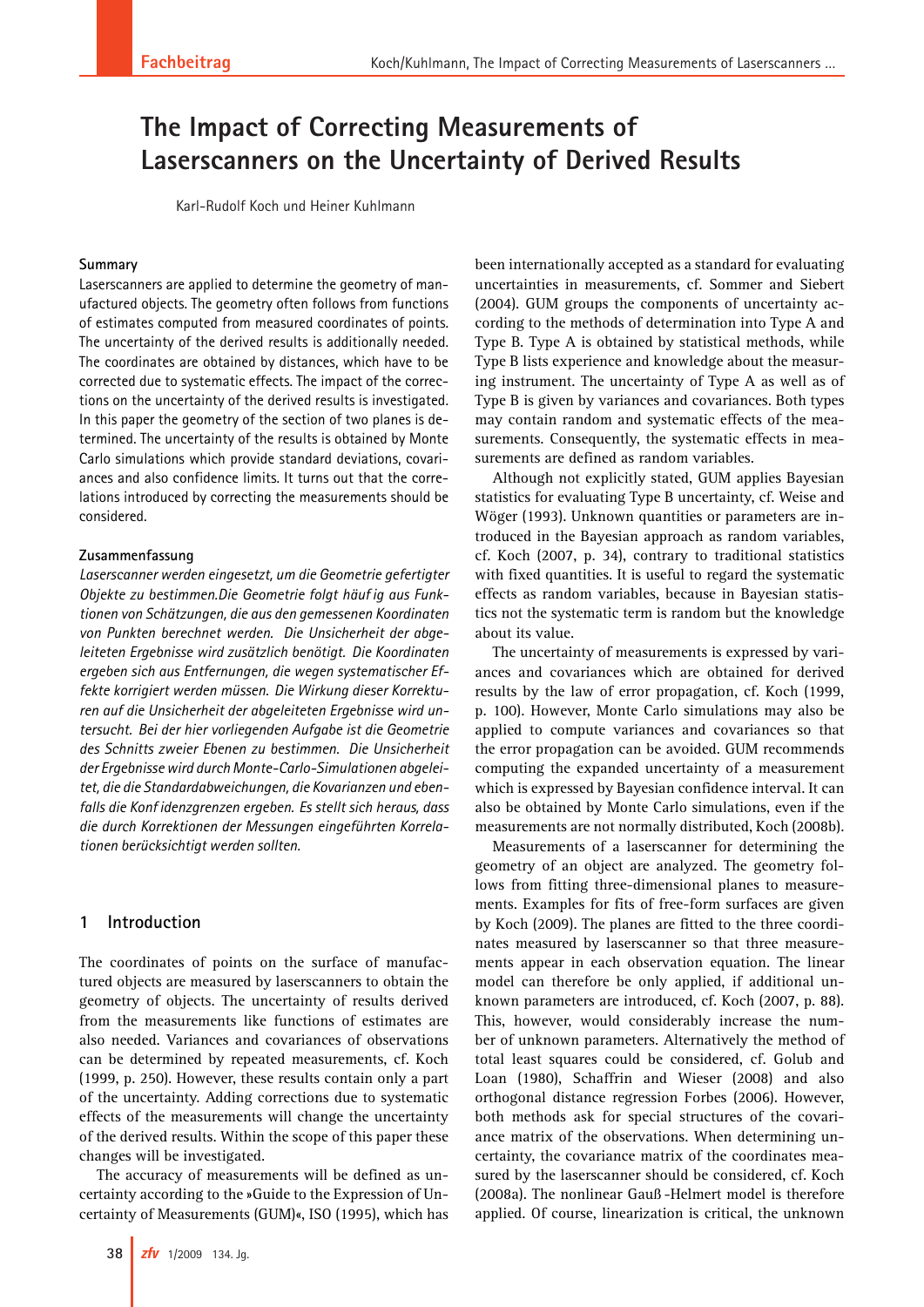parameters as well as the observations need approximate values, see Koch (2002), Neitzel and Petrovic (2008). The linearization has to be applied iteratively. Nevertheless, accurate approximate values can be provided so that after one or two iterations convergence is reached.

Effects causing errors of measurements of laserscanners have been examined. Schulz and Ingensand (2004) investigate errors resulting from deviations from the perpendicular rotation axis of the instrument and determine corrections of the measured distances and corrections due to incidence angles and reflecting material. Böhler (2005) investigates the reflectivity of surfaces, the effects of targets, the resolution at object and distance depending effects. Reshetyuk (2006) sets up a test field consisting of points with known coordinates to test three laserscanners. Gräfe (2007) calibrates a laserscanner for distance depending effects, effects of varying incidence angles and the reflectivity of surfaces being scanned. To obtain comparable results, a standardized calibration using test objects has been suggested by Heister (2006). These calibrations do not consider the correlations of measurements of the laserscanners and the correlations caused by correcting the measurements when determining the uncertainty of the derived results.

A system calibration for that specific task at hand which considers the measuring system as a whole would be desirable. A first step in this direction is the determination of the variances and covariances of the measurements which are taken by the laserscanner for the special application. These variances and covariances are computed from repeated observations and are independent from systematic effects of the observations, Koch (2008a). Repetitions are, nevertheless, needed and they are feasible because of the rapid data acquisition by laserscanners. Effects distorting the measurements have to be independently determined. This approach is taken here.

An addition constant of laserscanner Leica HDS 3000 of the Institute for Geodesy and Geoinformation (IGG) and a Type B component of uncertainty are considered. Distance depending effects and effects of incidence angles are determined on an interferometer-based calibration line of the IGG, described by Witte and Yang (1994). The lengths of the calibration line are determined by differences of measurements of the laserscanner to eliminate the influence of addition constant. When analyzing these observations two measurements appear in an observation equation so that the linear model cannot be applied like for fitting planes mentioned above. However, only one additional unknown parameter needs to be introduced to use the linear model.

The fit of planes using the Gauß -Helmert model is derived in sec. 2. Sec. 3 shows the analysis of distances of the laserscanner taken on the calibration line. The covariance matrix of the distances corrected by systematic effects is discussed in sec. 4, while sec. 5 maps the analysis of observations of the laserscanner. The task to be solved is the determination of uncertainty of the geometry of the

section of two planes of an object constructed for the investigation.

## **2 Fitting Three-Dimensional Planes**

Let *x*, *y* and *z* be the coordinates of the rectangular coordinate system of the laserscanner with the origin at the center of instrument. The *x* axis lies with a good approximation horizontally, the *z* axis points to the zenith and the *y* axis coincides with the center of lines of sight of the laserscanner. Let  $x_i$ ,  $y_i$ ,  $z_i$  with  $i \in \{1, \ldots, n_p\}$  be the coordinates of a grid of  $n_p$  points lying on a threedimensional plane and be measured by the laserscanner. The grid is established by the  $x_i$  and  $z_i$  coordinates. Let  $\beta_0$ ,  $\beta_1$  and  $\beta_2$  be the unknown parameters of the threedimensional plane. In order to estimate them the observation equations of the nonlinear Gauß -Helmert model are introduced

$$
f_i = \beta_0 + \beta_1(x_i + e_{x_i}) + \beta_2(z_i + e_{z_i}) - y_i - e_{y_i} = 0
$$
  
for  $i \in \{1, ..., n_p\}$  (1)

where *fi* denotes the function depending on the unknown parameters and the errors  $e_{x_i}$ ,  $e_{y_i}$ ,  $e_{z_i}$  of the measured coordinates. The  $3n_p \times 3n_p$  positive definite covariance matrix  $\Sigma$  of the vector  $y$  of measurements is given by

$$
D(y) = \Sigma
$$
 (2)

with

$$
y = |x_1, y_1, z_1, \dots, x_{n_p}, y_{n_p}, z_{n_p}|.
$$
 (3)

As already mentioned in the introduction, approximate values  $\beta_{00}$ ,  $\beta_{10}$  and  $\beta_{20}$  have to be introduced for the  $3 \times 1$  vector of unknown parameters  $\beta = (\beta_k)$  with  $k \in$  $\{0, 1, 2\}$  and for the measurements  $x_i$ ,  $y_i$ ,  $z_i$  to linearize (1), see Koch (2002). With the  $n_p \times 3$  matrix *X*, the  $n_p \times$  $3n_p$  matrix **Z**, the  $n_p \times 1$  vector  $w$ 

$$
\mathbf{X} = (\frac{\partial f_i}{\partial \beta_k}\Big|_0), \ \mathbf{Z} = (\frac{\partial f_i}{\partial x_i}\Big|_0, \frac{\partial f_i}{\partial y_i}\Big|_0, \frac{\partial f_i}{\partial z_i}\Big|_0)
$$
\n
$$
\mathbf{w} = (\beta_{00} + \beta_{10}x_i + \beta_{20}z_i - y_i) \tag{4}
$$

and the  $n_p \times 1$  vector *k* of Lagrange multipliers, the normal equations for the estimate  $\hat{\beta}$  of  $\beta$  are obtained

$$
\left|\begin{array}{cc} \mathbf{ZZ}^{\prime} & \mathbf{X} \\ \mathbf{X}^{\prime} & \mathbf{0} \end{array}\right| \left|\begin{array}{c} k \\ \hat{\beta} \end{array}\right| = \left|\begin{array}{c} -w \\ \mathbf{0} \end{array}\right| \, . \tag{5}
$$

The solution follows with

$$
\hat{\beta} = -(X'(Z\Sigma Z')^{-1}X)^{-1}X'(Z\Sigma Z')^{-1}w
$$
\n
$$
k = (Z\Sigma Z')^{-1}(-w - X\hat{\beta})
$$
\n
$$
\hat{e} = \Sigma Z'k
$$
\n(6)

where  $\hat{\boldsymbol{e}} = (|\hat{e}_{x_i}, \hat{e}_{y_i}, \hat{e}_{z_i}|')$  denotes the vector of residuals.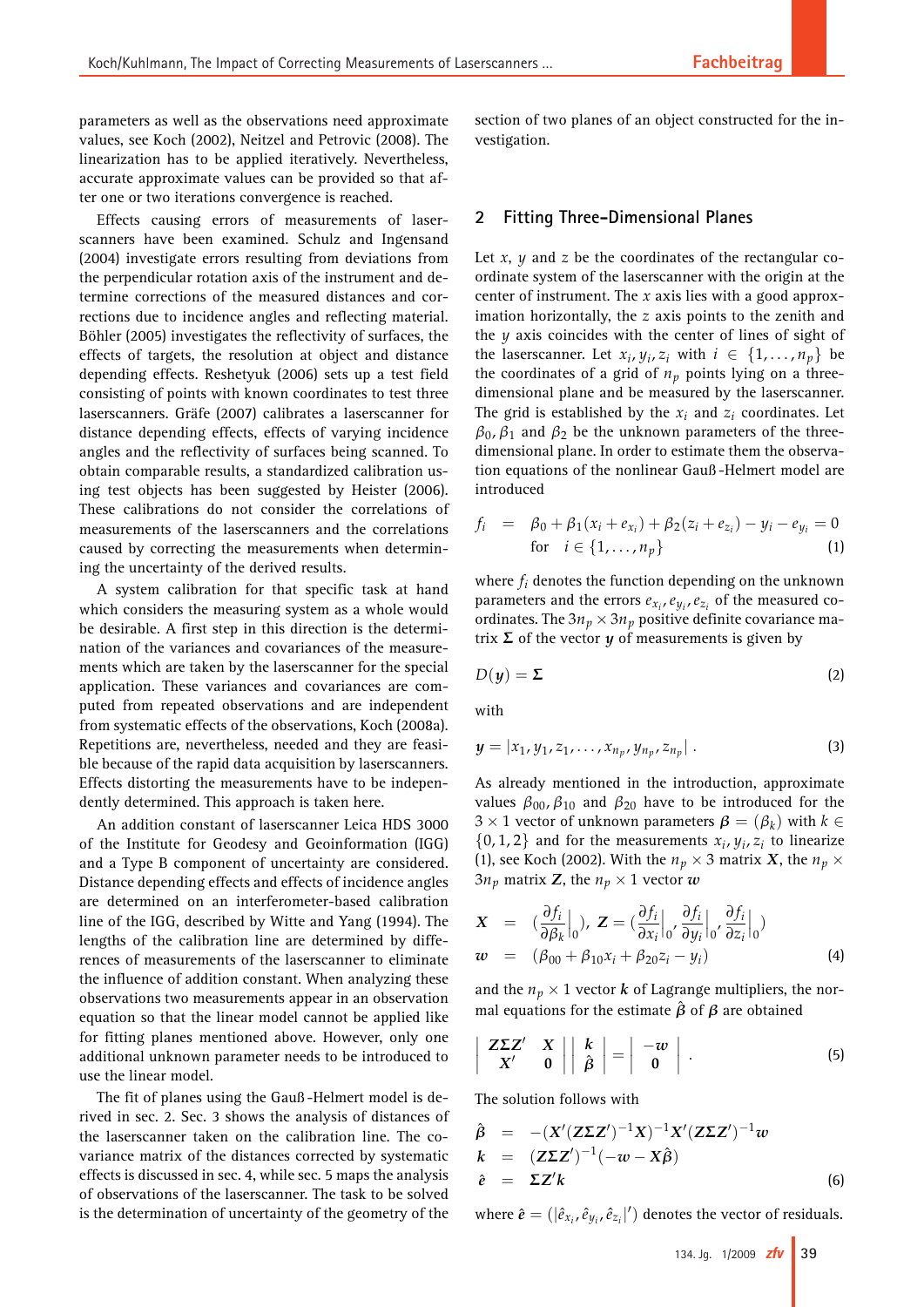By applying (6) iteratively with recomputing (4) for each step of iteration the approximate values are improved. As a first approximation for coordinates the measured values can be taken because of their small variances for application in sec. 5. The approximate values  $\beta_{00}$ ,  $\beta_{10}$ and  $\beta_{20}$  for the unknown parameters follow from the fit of plane in the linear model

$$
\beta_{00} + \beta_{10} x_i + \beta_{20} z_i - y_i - e_{y_i} = 0.
$$
 (7)

This adjustment gives good approximations, due to the fact that the standard deviations of  $x_i$  and  $z_i$  are about a factor of 10 smaller than the ones of  $y_i$ , as will be shown in sec. 5.

Let  $\beta_{01}, \beta_{11}, \beta_{21}$  be the parameters of a first plane and  $\beta_{02}$ ,  $\beta_{12}$ ,  $\beta_{22}$  the parameters of a second one, a point with coordinates  $x_s$ ,  $y_s$ ,  $z_s$  of the section of the two planes is then determined by

$$
\beta_{01} + \beta_{11}x_s + \beta_{21}z_s = \beta_{02} + \beta_{12}x_s + \beta_{22}z_s = y_s , \quad (8)
$$

thus

$$
x_s = \frac{1}{\beta_{11} - \beta_{12}} (\beta_{02} - \beta_{01} + (\beta_{22} - \beta_{21})z_s)
$$
  
\n
$$
y_s = \beta_{01} + \beta_{11}x_s + \beta_{21}z_s
$$
\n(9)

so that given  $z_s$  the coordinates  $x_s$  and  $y_s$  of a point of the section are computed by (9).

Incidence angles of the line of sight of the laserscanner with respect to the normal of a point on plane have to be computed for the following. Let  $x_1 = |x_1, y_1, z_1|'$  and  $x_2$ ,  $x_3$  accordingly be points on the plane. The normal  $n =$  $|n_x, n_y, n_z|'$  to the plane at point  $x_1$  is given by the vector product

$$
n = (x_2 - x_1) \times (x_3 - x_1).
$$
 (10)

The incidence angle  $\gamma$  of the line of sight defined by  $x_1$ with respect to the normal *n* follows from the inner product

$$
\cos \gamma = \frac{x_1 x_n + y_1 y_n + z_1 z_n}{(x_1^2 + y_1^2 + z_1^2)^{1/2} (x_n^2 + y_n^2 + z_n^2)^{1/2}} \,. \tag{11}
$$

# **3 Measurements on the Calibration Line**

Different lengths of the calibration line are realized by a sled which is moved on straight rails. The sled carries a prism for the interferometer and above it the target for the laserscanner with an inner circle of a diameter of 5 cm with a white surface and an outer circle of a diameter of 15 cm with a blue color. The target can be rotated around a vertical axis so that incidence angles between 0gon and 100gon may be chosen. The scans of target therefore have to be arranged symmetrically with respect to the center of target. This is achieved by a specific automatic measuring process which scans very densely first the whole target



**Fig. 1: Measurements of the laserscanner on the calibration line**

and then the inner white circle to give the coordinates of center, cf. Kern (2003, p. 110). The interferometer is positioned at the end of calibration line and determines the lengths of the line by differences between the start of the line and the selected positions of the sled with the targets. The laserscanner stands at the start of the line and measures also differences between the position of the target at the start of the line and the chosen positions for the sled, see Fig. 1. Addition constants of the interferometer and the laserscanner cancel by this setup of measurements.

Let  $s_j$  with  $j \in \{1, \ldots, n_s\}$  be the distances measured from differences by the interferometer with  $n<sub>s</sub>$  being the number of distances and the number of positions of the sled. Their standard deviations are much smaller than the ones of the laserscanner so that their errors can be neglected. Let  $d_{0i}$  with  $i \in \{1, \ldots, n_b\}$  be the distances measured by the laserscanner to the beginning of the calibration line and  $d_{1i}$ ,  $d_{2i}$ , ...,  $d_{n,i}$  the distances to the  $n_s$  positions of the sled on the calibration line with  $n_b$  being the number of repeated measurements, see Fig. 1. The distances are derived from the three coordinates measured by the laserscanner.

The correction of the distance of the laserscanner depending on the distances  $s_i$  determined by the interferometer is denoted by  $\alpha_1$  so that the observation equation for estimating  $\alpha_1$  follows with

$$
\alpha_1 s_j = s_j - ((d_{ji} + e_{ji}) - (d_{0i} + e_{0i}))
$$
  
with  $i \in \{1, ..., n_b\}$   
and  $j \in \{1, ..., n_s\}$  (12)

where  $e_{0i}$  and  $e_{ii}$  are errors of the distances of the laserscanner. Two observations are contained in one observation equation which does not lead to a linear model. However, by replacing the second observation plus error by the unknown parameter  $\alpha_0$  the observation equations of a linear model are obtained

$$
\alpha_0 = d_{0i} + e_{0i} \n\alpha_1 s_1 - \alpha_0 = s_1 - d_{1i} - e_{1i} \n\alpha_1 s_2 - \alpha_0 = s_2 - d_{2i} - e_{2i} \n... \n\alpha_1 s_{n_s} - \alpha_0 = s_{n_s} - d_{n_s i} - e_{n_s i} .
$$
\n(13)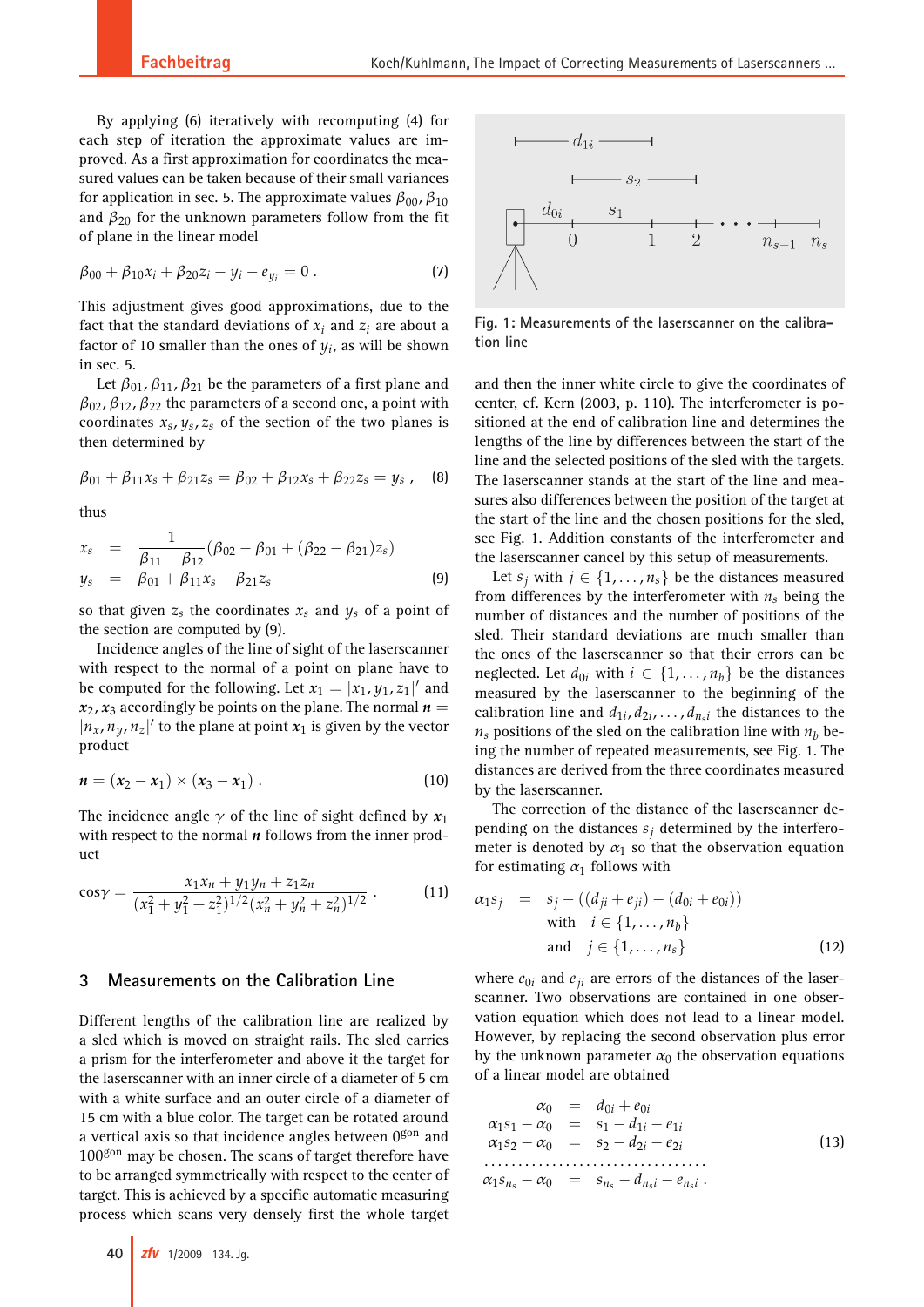The intensity of the reflected signal of a laserscanner reduces with cos $\gamma$  where  $\gamma$  denotes the incidence angle of the line of sight with respect to the normal of the reflecting surface. The correction due to an incidence angle therefore follows with  $cos(100^{\text{gon}} - \gamma) = sin\gamma$ . Let  $\alpha_2$ be the correction to be estimated for the incidence angles  $\gamma_k$  with  $k \in \{1, \ldots, n_a\}$  and  $\gamma_k \neq 0$ . Let  $d_{ijk}$  with *i* ∈ {1, . . . , *n*<sub>*b*</sub>}, *j* ∈ {1, 3, . . . , *n*<sub>*s*</sub>}, if every second point is selected for an odd number  $n<sub>s</sub>$  of positions, be the distances measured by the laserscanner to the target which is rotated to get  $n_a$  different incidence angles. Let  $e_{ijk}$  be the errors of  $d_{ijk}$ . The correction  $\alpha_2$  is estimated together with  $\alpha_0$  and  $\alpha_1$ . The observation equations (13) are therefore augmented by the observation equations

$$
\alpha_1 s_1 - \alpha_0 + \alpha_2 \sin \gamma_k = s_1 - d_{1ik} - e_{1ik} \n\alpha_1 s_3 - \alpha_0 + \alpha_2 \sin \gamma_k = s_3 - d_{3ik} - e_{3ik} \n... \n\alpha_1 s_{n_s} - \alpha_0 + \alpha_2 \sin \gamma_k = s_{n_s} - d_{n_sik} - e_{n_sik}
$$
\n(14)

A least squares adjustment based on (13) and (14) then gives the estimates  $\hat{\alpha}_0$ ,  $\hat{\alpha}_1$ ,  $\hat{\alpha}_2$  of  $\alpha_0$ ,  $\alpha_1$ ,  $\alpha_2$ . The inverse of the matrix of normal equations times the estimated variance factor yields the covariance matrix of the unknown parameters. The 2  $\times$  2 covariance matrix of  $\alpha_1, \alpha_2$  is only needed in the following. It is denoted by

$$
D\left(\begin{array}{c} \alpha_1 \\ \alpha_2 \end{array}\right) = \Sigma_{\alpha} \,. \tag{15}
$$

## **4 Covariance Matrix of Corrections**

The data of the laserscanner are the *x*, *y*, *z* coordinates which are mainly affected by the measured distances so that corrections of the distances have to be determined. The geometry of the section of two planes, to be investigated here, is expressed in the coordinate system of the laserscanner. Thus, corrections of the z coordinates due to an error of the height index, cf. Kuhlmann et al. (2006), or corrections of the x coordinates do not need to be considered.

The corrections applied to the distances of laserscanner Leica HDS 3000 are the addition constant and the corrections depending on distances and incidence angles. The addition constant *c* has been estimated by Koch (2008a) with

$$
\hat{c} = -1.6 \text{ mm} \quad \text{with} \quad \sigma_c = 0.7 \text{ mm} \tag{16}
$$

where  $\sigma_c$  denotes the standard deviation of  $c$ .

Distance depending corrections and corrections due to different incidence angles are estimated by the observation equations (13) and (14). Five distances  $s_i$  of 4 m, 6 m, 8 m, 10 m and 12 m are measured, thus  $n<sub>s</sub> = 5$  in (13) and (14). The distance measurements  $d<sub>ii</sub>$ of (12) with  $d_{0i} \approx 2.34$  m are repeated 5 times, therefore  $n_b = 5$ . For the lengths  $s_j$  of 4 m, 8m and 12 m the distances  $d_{ijk}$  are determined with the incidence angles  $\gamma_k$ 

of 33.33<sup>gon</sup>, 50.00<sup>gon</sup>, 66.67<sup>gon</sup> so that  $n_a = 3$ . The estimates  $\hat{\alpha}_1$ ,  $\hat{\alpha}_2$  of  $\alpha_1$ ,  $\alpha_2$  follow as

$$
\hat{\alpha}_1 = 0.146
$$
 mm/m and  $\hat{\alpha}_2 = 0.374$  mm. (17)

A measured distance of 10 m of the laserscanner therefore needs to be corrected by 1.46 mm and a line of sight with an incidence angle of  $\gamma = 66.67^{90n}$  by 0.32 mm. The corrections have to be projected onto the *x*, *y*, *z* axes to obtain the corrections for measured coordinates.

The correlation following from the  $2 \times 2$  covariance matrix  $\Sigma_{\alpha}$  of (15) is 0.75, which means that the results for  $\alpha_1$  and  $\alpha_2$  are highly correlated. The confidence interval for  $\alpha_1$  computed by the t-distribution, cf. Koch (2007, p. 113), does not include the value zero. Thus,  $\alpha_1$  is significantly different from zero, but not  $\alpha_2$ . Nevertheless, both corrections with their covariance matrix are applied because of the high correlation. The standard deviation of the distance measurements on the calibration line is estimated to be 0.82 mm. This result reflects the accuracy of the repeated scans of the target explained in sec. 3. It does not give the standard deviation of one measurement which lies between 2 mm and 3 mm according to the results for the y coordinates cited in sec. 5 which approximate the distances. The covariance matrix  $\Sigma_{\alpha}$  from (15) for  $\alpha_1$  and  $\alpha_2$  is therefore scaled by a factor of 2.5<sup>2</sup> to obtain a standard deviation of 2.0 mm for one distance. The scaled covariance matrix with unit  $m<sup>2</sup>$  is given by

$$
\Sigma_{\alpha} = \begin{vmatrix} 7.58 \times 10^{-9} & 6.54 \times 10^{-8} \\ 9.99 \times 10^{-7} \end{vmatrix} . \tag{18}
$$

Not all systematic effects of the measurements of the laserscanner will be covered by the addition constant and the effect of distances and incidence angles. A Type B component of uncertainty is therefore assumed and introduced as individual correction for each coordinate with zero expectation and a standard deviation of 0.1 mm for the *x* and *z* coordinate and 1.0 mm for the *y* coordinate. These values are about half of the ones estimated for the standard deviations of the coordinates from repetitions as explained in sec. 5. This uncertainty increases the variances of the coordinates but does not change the covariances, as shown by Koch (2008a).

Let *s* be an  $n_p \times 1$  vector of distances to the  $n_p$  points of the grid on the surface of a plane mentioned in sec. 2, let *a* be an  $n_p \times 1$  vector of sines of the incidence angles and **1** an  $n_p \times 1$  vector of ones, the  $n_p \times 1$  vector  $s_c$  of corrections of the distances *s* is then determined with (16) and (17) by

$$
s_c = \mathbf{1}\hat{c} + |s, a| \left| \begin{array}{c} \hat{\alpha}_1 \\ \hat{\alpha}_2 \end{array} \right| \,. \tag{19}
$$

The estimates  $\hat{c}$  and  $\hat{\alpha}_1$ ,  $\hat{\alpha}_2$  are independent and their variances and covariances follow from (16) and (18). The  $n_p \times n_p$  covariance matrix  $\Sigma_{s_c}$  of  $s_c$  is therefore obtained by the law of error propagation with

$$
\Sigma_{s_c} = \sigma_c^2 \mathbf{1} \mathbf{1}' + |s, a| \Sigma_{\alpha} \begin{vmatrix} s' \\ a' \end{vmatrix} . \tag{20}
$$

134. Jg. 1/2009 **zfv 41**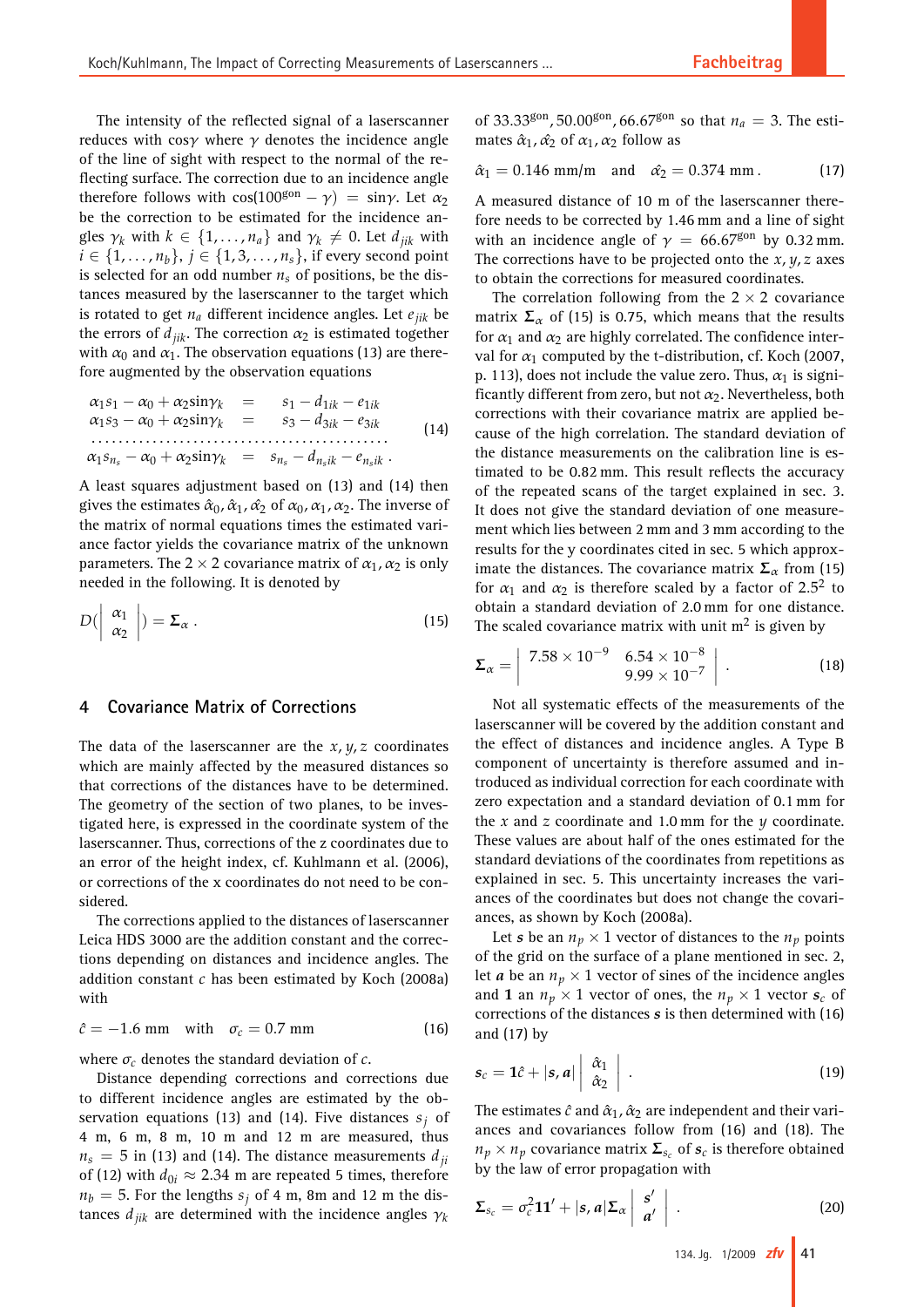All elements of the covariance matrix of the first product on the right-hand side of (20) are different from zero as well as all elements of the second product. Thus, correlations are introduced if distances are corrected by an addition constant or by effects depending on distances and incidence angles or by a combination of both corrections.

## **5 Determining the Geometry and its Uncertainty of the Section of Two Planes**

The part of surface of the manufactured object which is determined by the laserscanner Leica HDS 3000 consists of two vertical, well reflecting planes which meet under a right angle in a sharp edge, see Fig. 2. The geometry of edge which cannot be scanned has to be determined together with its uncertainty. The position chosen for the instrument lies closer to the right plane than to the left plane. The distances to the left plane vary between 10.4 m and 9.2 m and to the right plane between 9.1 m and 9.6 m. The incidence angles of the left plane lie between  $64<sup>gon</sup>$  and  $69<sup>gon</sup>$  and of the right plane between  $36<sup>gon</sup>$  and 41gon. The differences between the *x* and *z* coordinates of the points of the grid are about 0.13 m.

The expected values of the  $3 \times 6 \times 6 = 108$  coordinates of the  $6 \times 6 = 36$  points of the grid for each plane and the  $108 \times 108$  covariance matrix are estimated from 600 repetitions of the scans in a special multivariate model, cf. Koch (2008a). The standard deviations of the *x* and *z* coordinates of the left plane lie below 0.3 mm and the standard deviations of the *y* coordinates vary between 1.9 mm and 3.1 mm. For the right plane these standard deviations are slightly smaller. The correlation matrix resulting from the covariance matrix contains absolute values of correlations up to 0.998 for the three coordinates of the grid points for the left plane. Changes in the measured *y* coordinates cause changes with the same sign, as for instance, in the *x* coordinates. This explains such high correlations. Above these correlations in the correlation matrix, there are 4583 absolute values of correla-



**Fig. 2: Laserscanner and the two intersecting planes**

tions smaller than 0.1, 804 values between 0.1 and 0.2, 173 between 0.2 and 0.3 and 110 values between 0.3 and 0.79 which is the maximum value. For the right plane, the absolute values of the correlations are smaller, i. e. up to 0.987 for the three coordinates of the grid points and for the remaining correlations 4570 values smaller than 0.1, 1026 values between 0.1 and 0.2, 55 between 0.2 and 0.3 and 19 between 0.3 and 0.42 which is the maximum value.

To express the geometry of the section of two planes, three quantities are considered. The first one is the length of the section between two points computed by (9) for the *z* coordinates of the highest and lowest point of the vertical grid line to the right of the section. The second quantity is the distance by which the upper point of the section deviates from the *z* axis of the lower point. It gives orientation of the section with respect to the *z* axis. The third quantity consists of the sum of distances from the center of instrument to six points of the section. The *z* coordinates of these points are given by the vertical grid line to the right of the section.

As already mentioned in the introduction, Monte Carlo simulations are applied to determine variances and covariances of the results derived from the measurements and the corrected measurements. In addition, this avoids error propagation and gives confidence limits for the derived results. It is assumed that the measurements of the laserscanner are normally distributed with expected values and covariance matrix determined from the 600 repeated measurements mentioned above. A triangular distribution with its spiked shape models a correction very well, because the probability mass is concentrated in a small interval for a small standard deviation, so that a constant is simulated. The addition constant has been independently determined from the two corrections for distances and incidence angles. The addition constant therefore gets univariate triangular distribution with expectation and standard deviation from (16), while the latter two corrections get multivariate triangular distribution defined by Koch (2008a) with expected values from (17) and covariance matrix from (18). A univariate uniform distribution with zero expectation and variances given in sec. 4 is assumed for the Type B component of uncertainty.

Random values are generated for the coordinates of the points of grid. Two planes are fitted to the random variates by (6). When generating for the first time, the approximate values for the unknown parameters of planes are taken from the fit by (7) of the first scan of points of each plane. The estimated parameters for the first set of random variates serve as approximate values for the second one, the second one for the third and so on. This procedure gives seven significant figures for the estimated parameters when iteratively estimating twice for the first set of generated random values and once for the following times. The section of the two planes follows from (8) and the length of the section, its deviation from the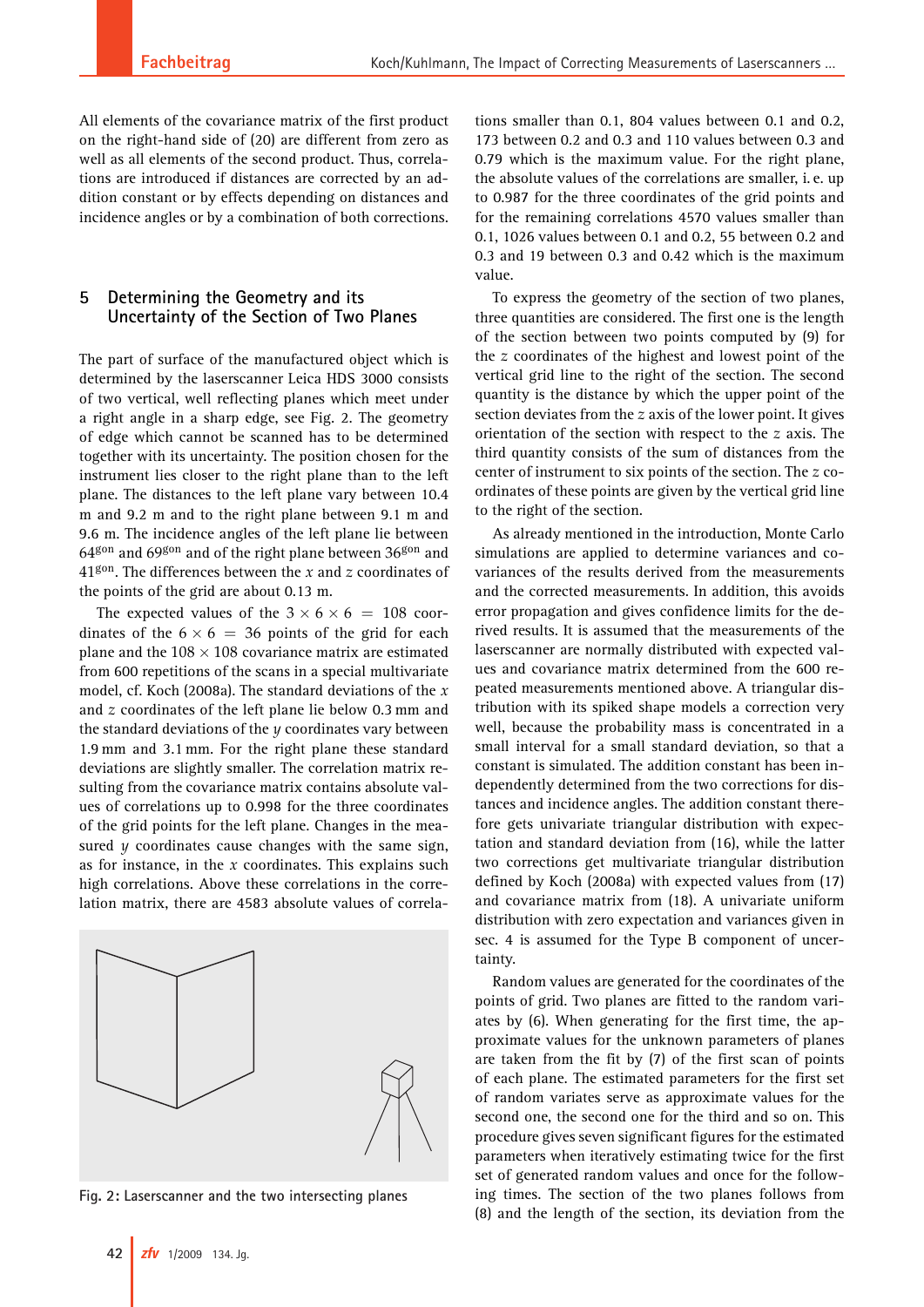| <b>Geometric quantity</b>                        | Expect. | Std. Dev. | Confidence Interval               |       |
|--------------------------------------------------|---------|-----------|-----------------------------------|-------|
| <b>Measurements</b>                              | [m]     | [mm]      | lower limit [mm] upper limit [mm] |       |
| 1. Length of the section                         |         |           |                                   |       |
| without corrections                              | 0.7916  | 0.27      | $-0.54$                           | 0.53  |
| with corrections                                 | 0.7916  | 0.30      | $-0.59$                           | 0.59  |
| with corrections & Type B comp.                  | 0.7916  | 0.33      | $-0.65$                           | 0.65  |
| 2. Deviation of the section from the z axis      |         |           |                                   |       |
| without corrections                              | 0.0100  | 0.64      | $-1.24$                           | 1.26  |
| with corrections                                 | 0.0100  | 0.64      | $-1.24$                           | 1.25  |
| with corrections & Type B comp.                  | 0.0100  | 0.73      | $-1.42$                           | 1.45  |
| 3. Sum of distances to six points of the section |         |           |                                   |       |
| without corrections                              | 54.2770 | 4.00      | $-7.84$                           | 7.84  |
| with corrections                                 | 54.2767 | 7.84      | $-15.30$                          | 15.22 |
| with corrections & Type B comp.                  | 54.2767 | 8.00      | $-15.63$                          | 15.60 |

**Tab. 1: Expectations, standard deviations, 0.95 confidence intervals for three distances by Monte Carlo simulations**

*z* axis and its sum of the distance to six points of the section from (9). To obtain the confidence intervals for these three distances, the random variates for the coordinates of the points of the two planes are generated 100 000 times. This number is sufficiently high to determine the confidence limits with at least two significant figures, see Koch (2008b).

Tab. 1 shows the results of computations for each of the three distances describing the geometry of the section. The expected values are subtracted from the confidence limits for a simpler comparison. The first line for each of the three distances shows the result of measurements without corrections. To compute it, random variates are generated from multivariate normal distribution. The second line gives the result of the corrected measurements. For this result, random values from univariate and multivariate triangular distribution are generated. These random variates refer to distances. They are projected onto the *x*, *y*, *z* coordinates and added to the random values of multivariate normal distribution. The third line, finally, shows the result of measurements additionally corrected for the Type B component of uncertainty. It follows by adding the random variates from the uniform distribution.

The results of Tab. 1 show that the length of section of the two planes and its orientation in the coordinate system of the laserscanner are very accurately determined with standard deviations less than 1 mm. When adding the corrections of the measured distances due to the addition constant and the dependence on distances and incidence angles as well as adding the Type B component of uncertainty, the standard deviations and the confidence intervals hardly change. This is caused by the fit of each of the two planes to 36 points. The expected values re-

main identical for the first two distances and almost the same for the third one after adding the corrections. This can be explained by the compensation of the negative addition constant with the positive corrections depending on distances and incidence angles.

The results for the sum of distances to six points of the section behave differently (Tab. 1). By adding corrections to the measurements their covariances increase as shown by (20). For the left plane, there are 879 absolute values of correlations below 0.1, 607 values between 0.1 and 0.2, 1656 between 0.2 and 0.3 and 2528 between 0.3 and 0.80 which is the maximum value. For the right plane, there are 665 absolute values below 0.1, 653 between 0.1 and 0.2, 1619 between 0.2 and 0.3 and 2733 between 0.3 and 0.55 which is the maximum value. Although the distances from the instrument are measured to well determined points of the section of the two planes, the increase of correlations of the distances lets the standard deviation and the limits of confidence interval of the sum jump by a factor of about two. Adding the Type B component of uncertainty increases the variances without changing the covariances as mentioned in sec. 4. The correlations therefore decrease so that the standard deviation of the sum of the six distances increases by less than 0.2 mm.

# **6 Conclusions**

The effect of corrections to the measurements of a laserscanner on the uncertainty of derived quantities has been investigated. It turns out that the effect is small if the derived result follows from a large number of measurements